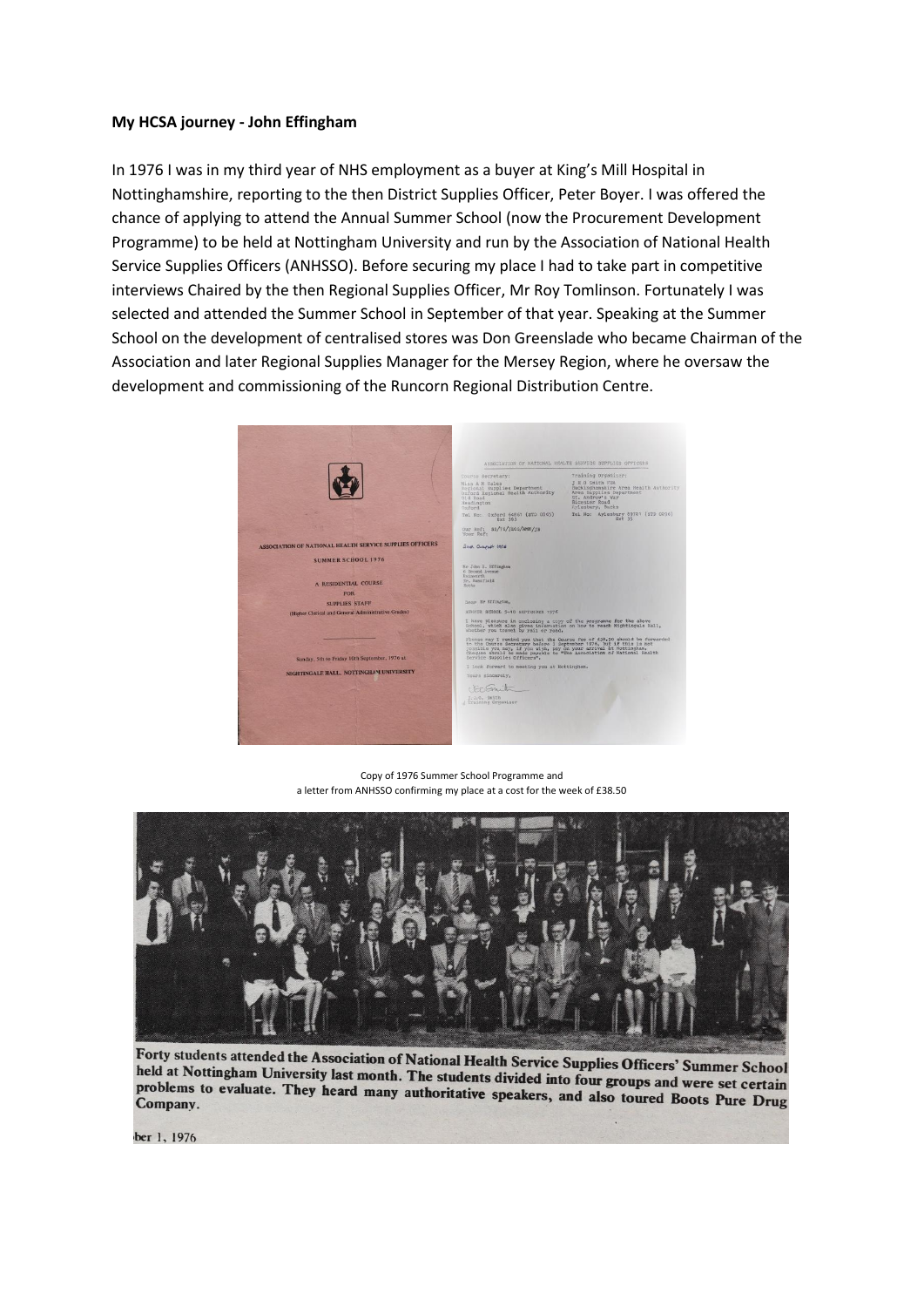The Summer School was my first experience of the work of ANHSSO (now known as HCSA) and it made a huge impact on me and my determination to progress my career within the Supplies field. Within two years of attending the Summer School I gained promotion to my first management post at Derby Royal Infirmary, working for the then District Supplies Officer, Keith Salisbury. At such an early stage in my career I was fortunate to have worked for both Peter and Keith as they encouraged me to become professionally qualified and within a short time I had attained the CIPS Diploma and also the Institute of Health Service Management Diploma. Their encouragement and mentoring were pivotal in me getting qualified and progressing within the NHS Supplies structure. Two years after leaving King's Mill in 1980 I got a further promotion to become Capital Equipping Manager (Scale 4) at Wolverhampton Health Authority. Capital equipping was a very satisfying part of my career. I recall even now the lecture provided at the 1976 Summer School by two members of the Regional Equipping Team from Trent Regional Health Authority.

Up until the 1980s, membership of ANHSSO was only available to Scale 9 officers and above, and so it wasn't until I was appointed as District Supplies Manager at King's College Hospital in 1983 that I was able to join the Association. Later that year I attended my first Annual Conference at Nottingham University.



The Conference Dinner speaker was Sir Kenneth Clarke, the then Minister of State for Health. Don Greenslade was the ANHSSO Chairman at the time. Coleen Jones is pictured with Sir Kenneth and Don.

In 1984 and whilst still working in the South London Supplies Division I took on the role as Branch Secretary for the South East Thames Branch of what is now HCSA, supporting Branch Chairman, Horace Plummer, and also Divisional Supplies Manager. That was my first real experience of the internal workings of the Association.



Pictured with Horace Plummer at the Manchester Conference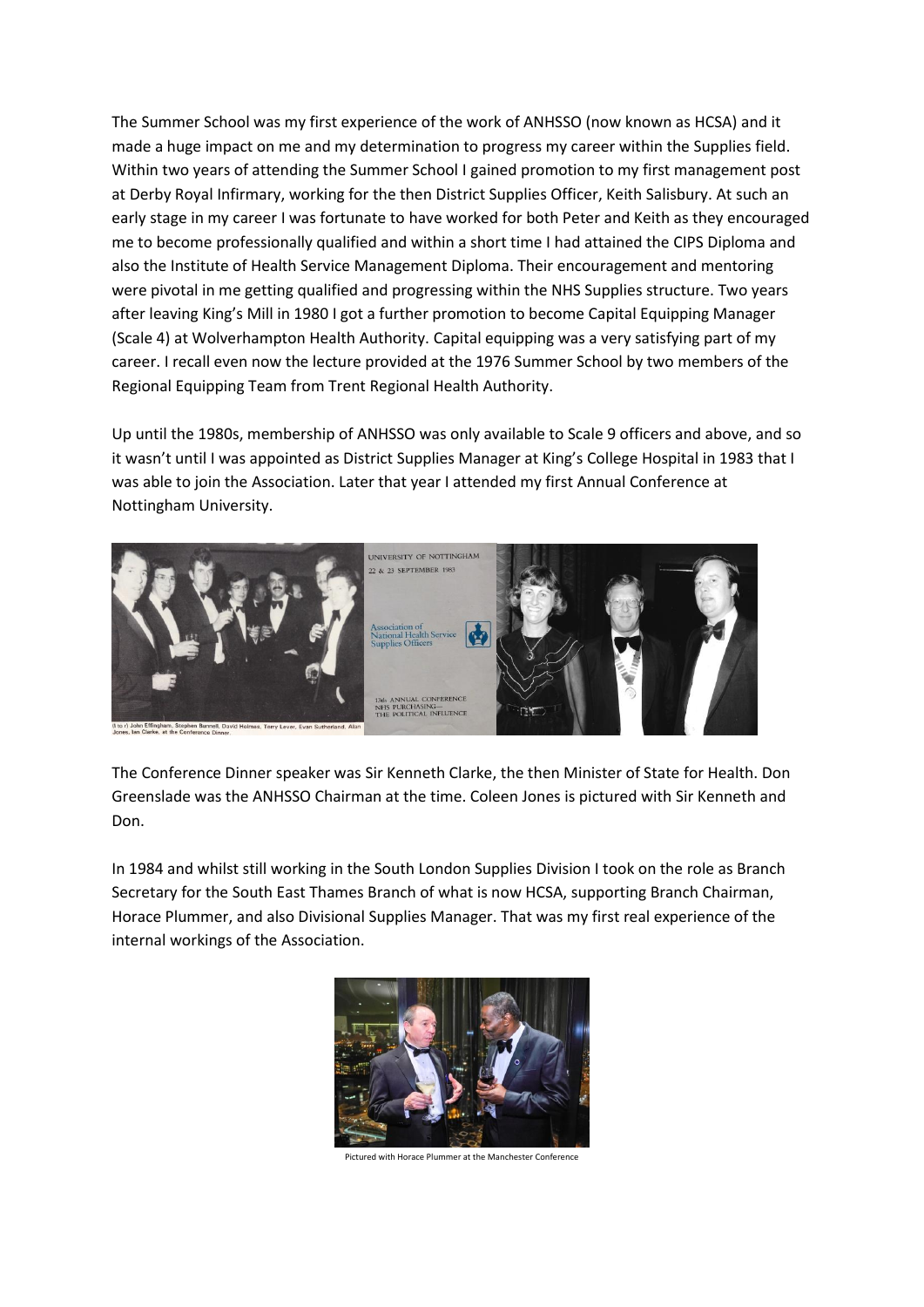From 1984 until the early 2000s I held a number of posts including Head of Procurement at Guy's and Lewisham Hospitals; Divisional Supplies Manager for Wiltshire; Director of HR for the South & West Division of the NHS Supplies Authority and SW Regional Liaison Manager for NHS PASA. Throughout that time I was able to continue attending Association Conferences and from 2002 until 2006 I held the position of HCSA Branch Coordinator for the South West Branch, alongside my role with NHS PASA. In 2004 I was selected as Chairman designate and became HCSA Chairman in 2006.



When I became Chairman of the Association in 2006, it had just 747 members. Council was made up of people who had largely retired but who had held the Association together through successive NHS supplies reorganisations; principally Don Greenslade, Tony Jobling and Coleen Jones, with support from Neil Argyle and John Smith. Without the commitment of those on Council at the time I became Chair the Association would probably not have survived. Regional NHS structures had been dismantled and Collaborative Procurement Hubs were emerging, leaving Trust based procurement networking fragmented and in some areas completely disconnected. HCSA Branch networking would prove to be of great importance to NHS procurement going forward.



My HCSA Chairmanship lasted for two years, but half way through my term John Smith stepped down as Executive Director so I picked up his duties, alongside mine as Chairman.

Presenting Coleen Jones with a gift in 2006, in recognition for her long and dedicated service to the Association.

From 2008 I retained the position of Executive Director, right up to 2018, during which time I supported and advised five different Chairs of the Association and two Presidents.